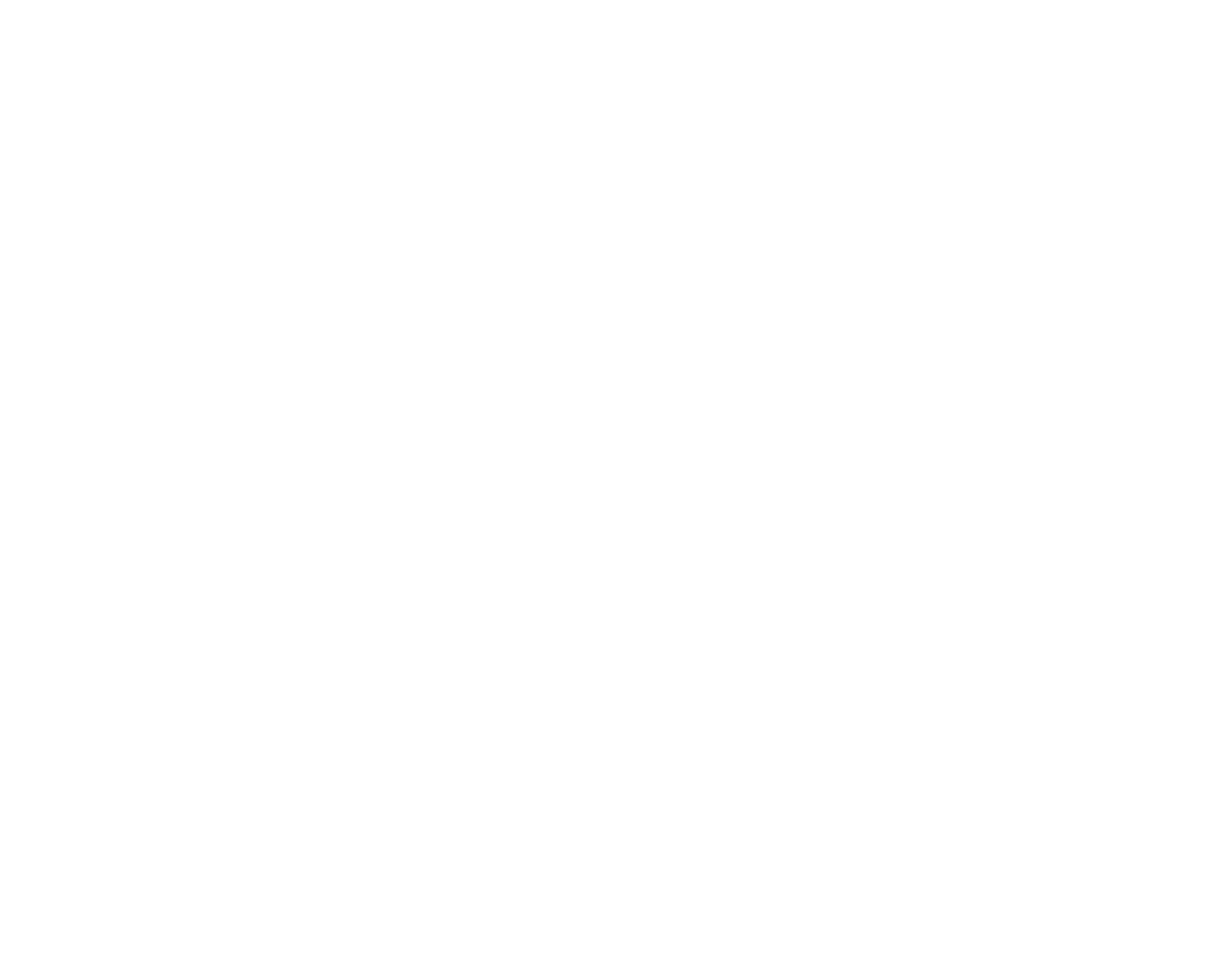## Being Boring

Seeking experienced Continuity individual. Self-motivated, strong work ethic and driven to learn Excellent written and verbal communication skills Professional appearance and demeanor Web/Internet savvy Polite phone manners Knowledge and experience with Microsoft applications (Excel and Word) strong attention to details interest in day trading and penny stocks some experience in Microsoft Office passion for learning new things Maintain showroom Working with sales team in developing orders Working with design team in developing new programs Coordinating production orders with our overseas office General Business Administration Able to interact effectively and professionally with all levels of personnel, including attorneys, paralegals and technical support personnel. Able to be a proactive self-starter. Able to learn new skills as technology evolves. Must pay attention to detail and be able to follow up and follow through. Must be flexible in order to respond quickly and positively to shifting demands. Able to work under tight deadlines and handle multiple, detailed tasks. Must be teamoriented and able to share information and goals. Displays professional appearance and conduct. Able to work in a multi-office environment. Able to work effectively in a culturally and educationally diverse environment. Able to travel nationally and internationally, often on short notice. Admitted to and in good standing with the NY Bar Fluent in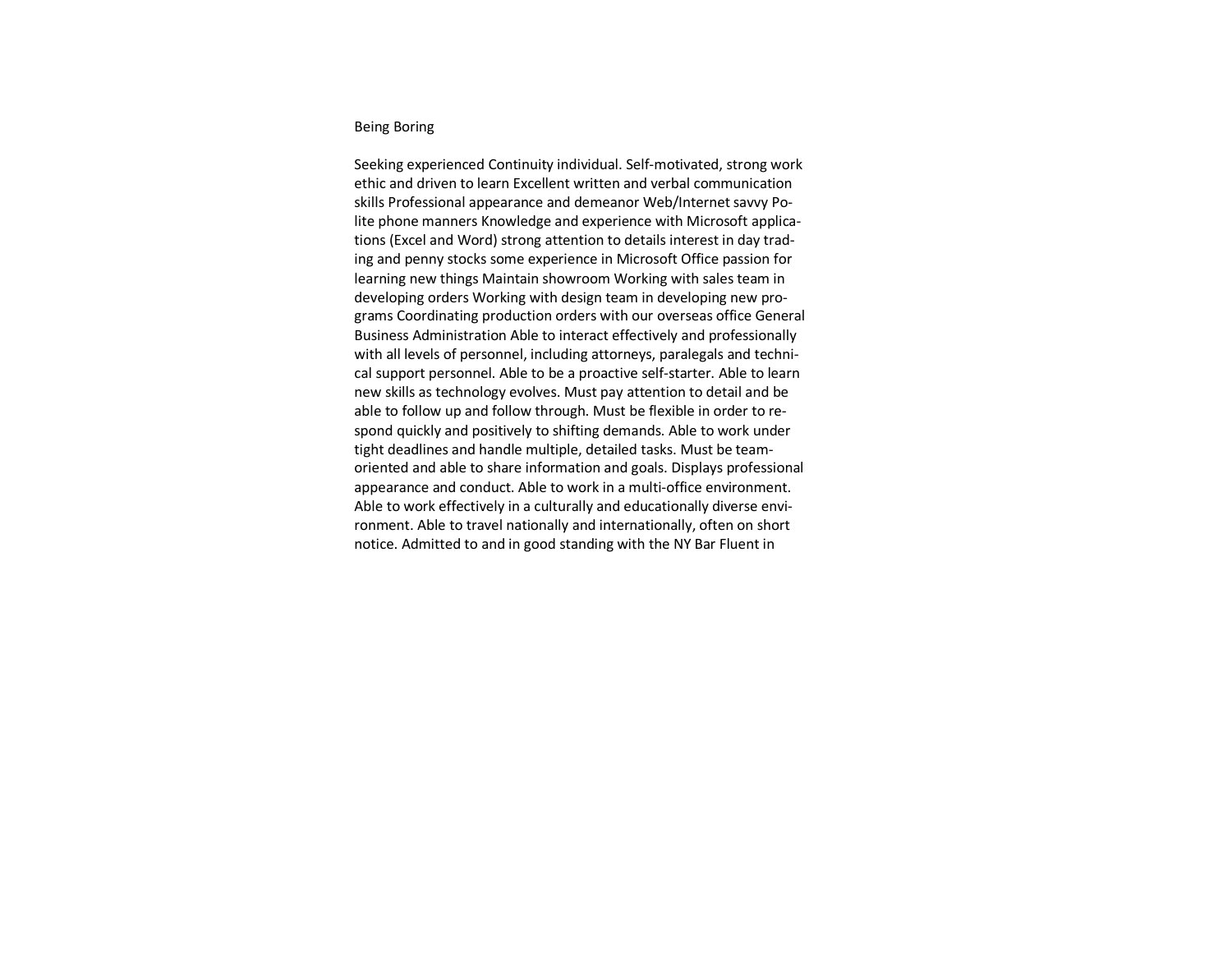Mandarin Available to begin on or around August 9th Must have prior document review experience (minimum of 10 years) Personable and sincere telephone skills Sales skills Outgoing, personable Flexible schedule Team player Must be able to film local Beer Pong Tournaments in the Westchester, NYC Area and edit game footage into segments and highlight reels. Qualified candidates should have experience with radio traffic. Must be industrious, focused, meet deadlines and able to work well under pressure. Detail oriented is a MUST!! Candidate must have strong grasp of the English language and superior writing skills. At least 2 years solid experience with radio operations. Working knowledge of Marketron Copy Program a plus.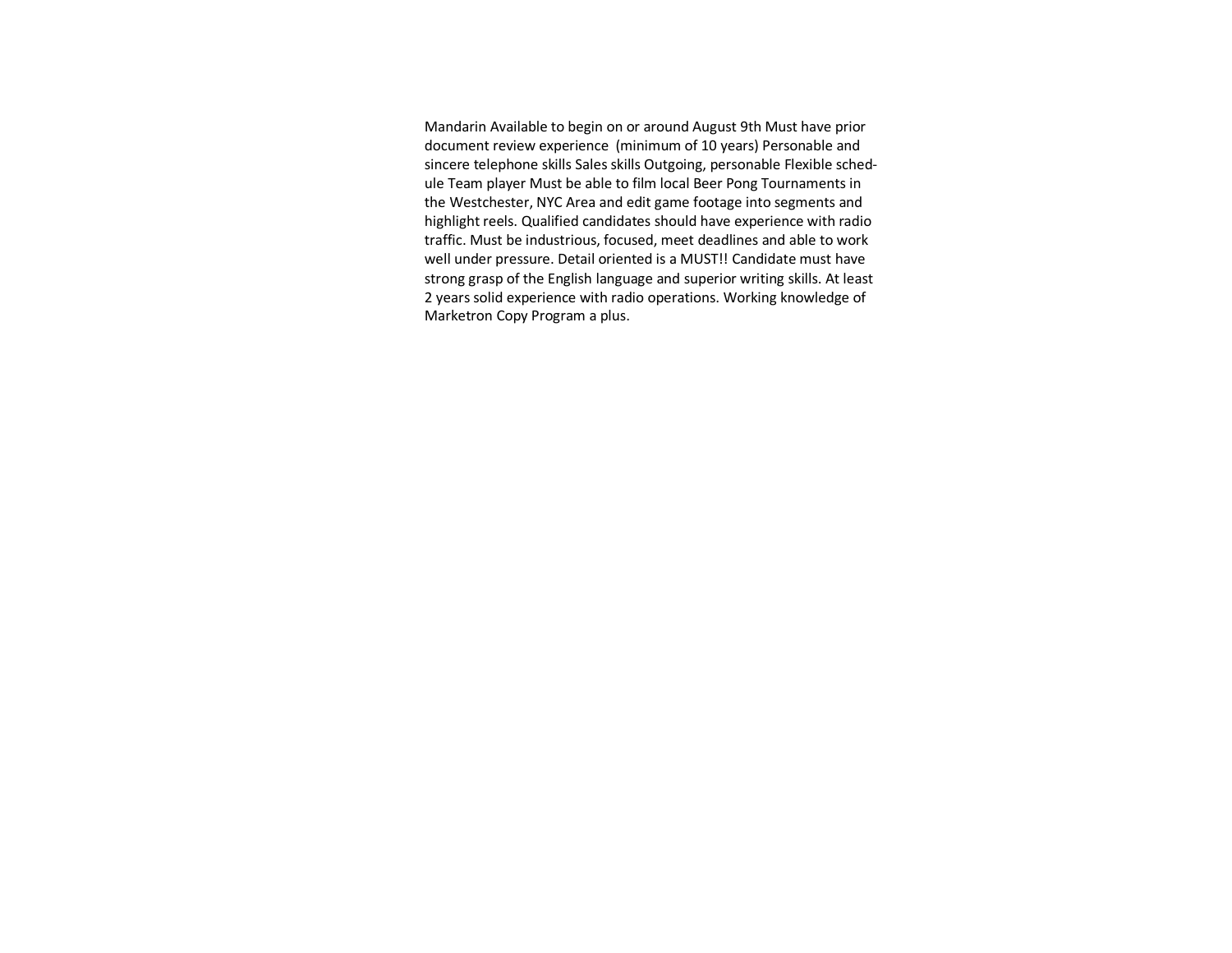This Must Be the Place I Waited Years to Leave

Package arrives for his death.

His death opens package. Package contains his life. There among Europe's things of which he has written us.

That girls can ride the bus without getting nicknames. Mostly randomly chosen. Then written about for sixty pages like

I'm so glad you wrote that poem about your man jaw being glass. Its true. A fact so obvious you died.

What did you say to them

crossdressing in the patina forest

fucking all the bohemian villagers?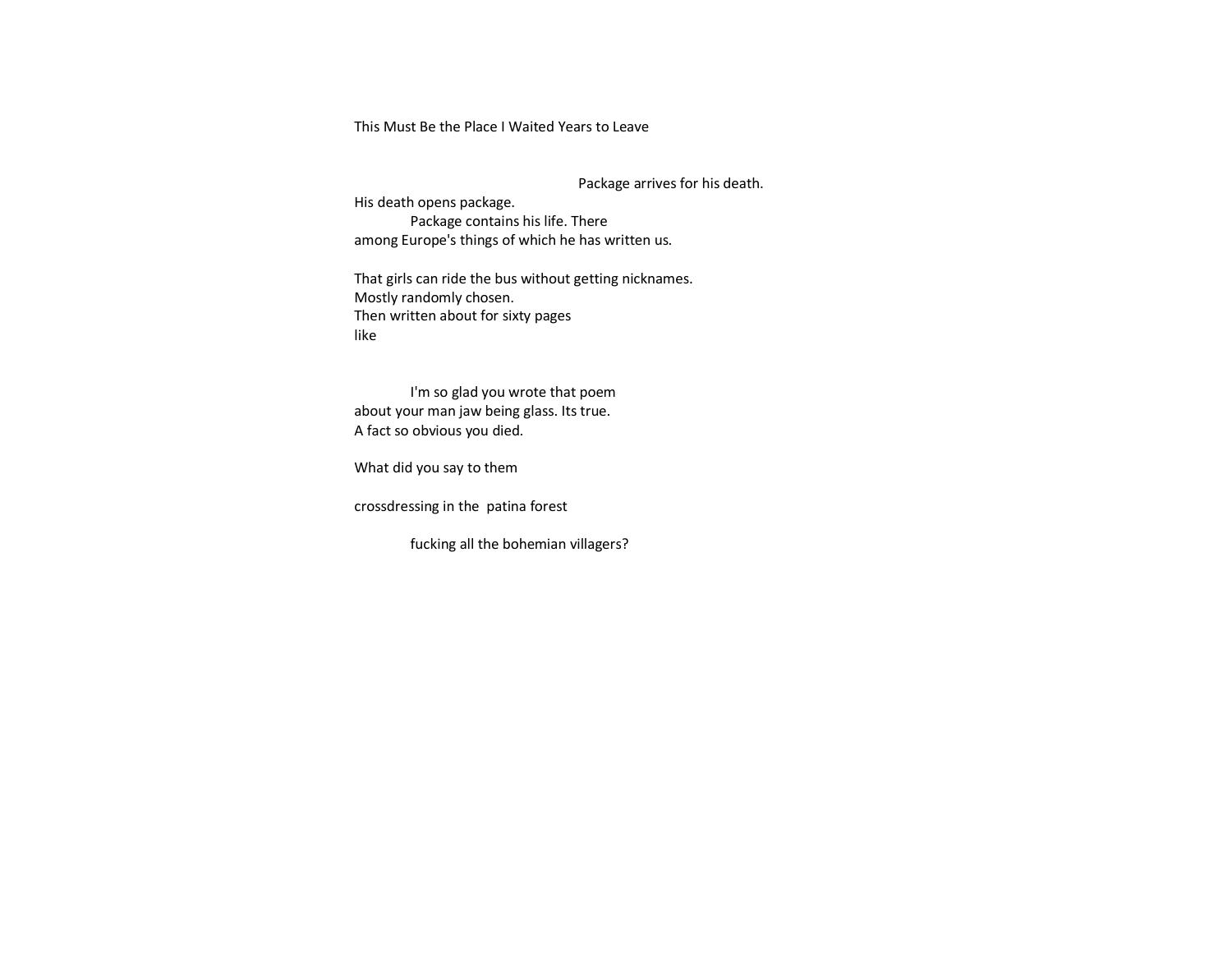The musicianship was like a metronome. The moon has no air in the red tower. Call an ambulance.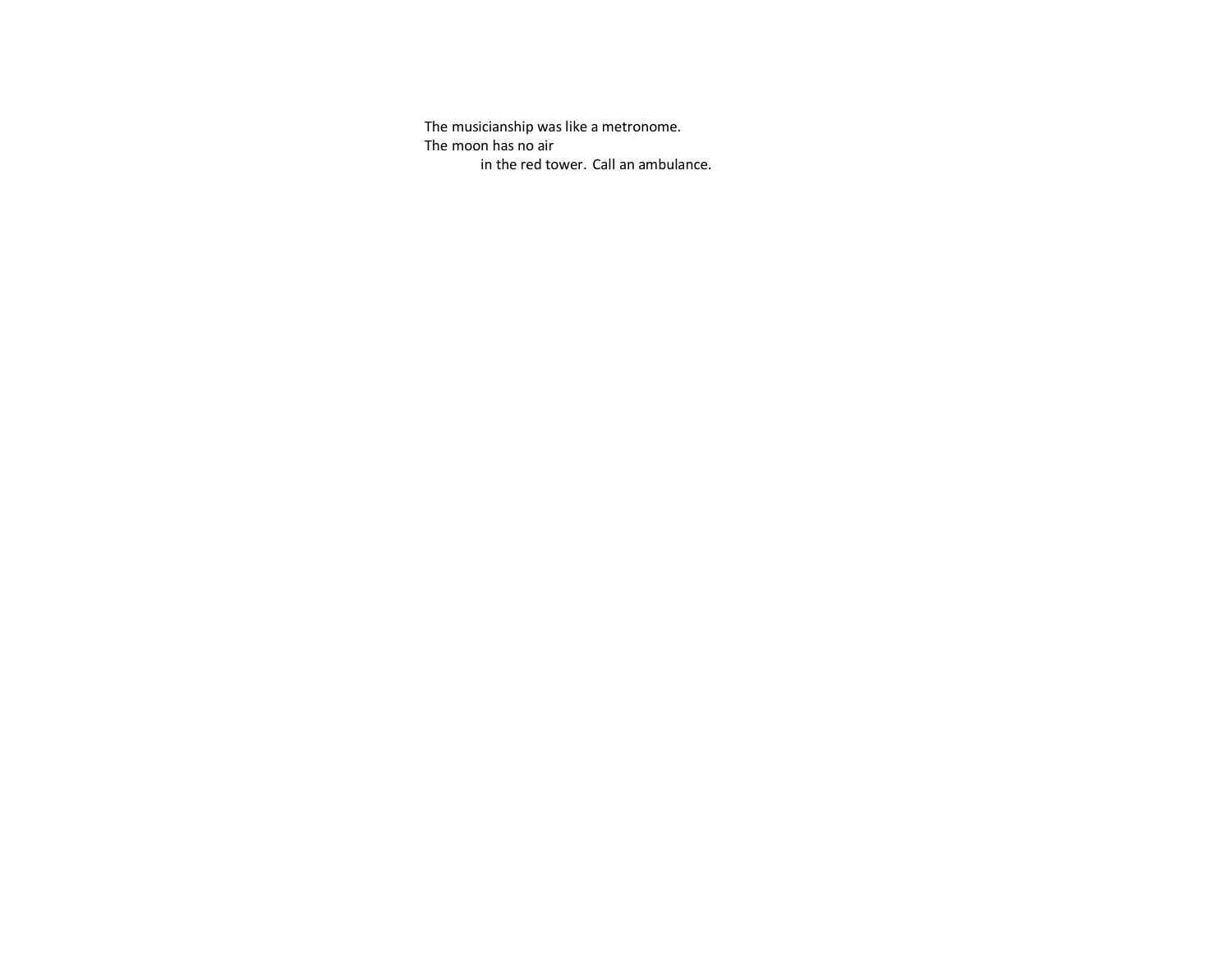To Face The Truth

I taste another man waiting

in the back of my mind understood by parts of my body

that although seemingly noble

are only slightly more diligent than bored. I cannot explain the

uniform substance, search terms that understand me.

Clerks never think flight risk

I thought I could walk through any door but you can never be strong. You can only be free.

That being somebody's waitress was the first form of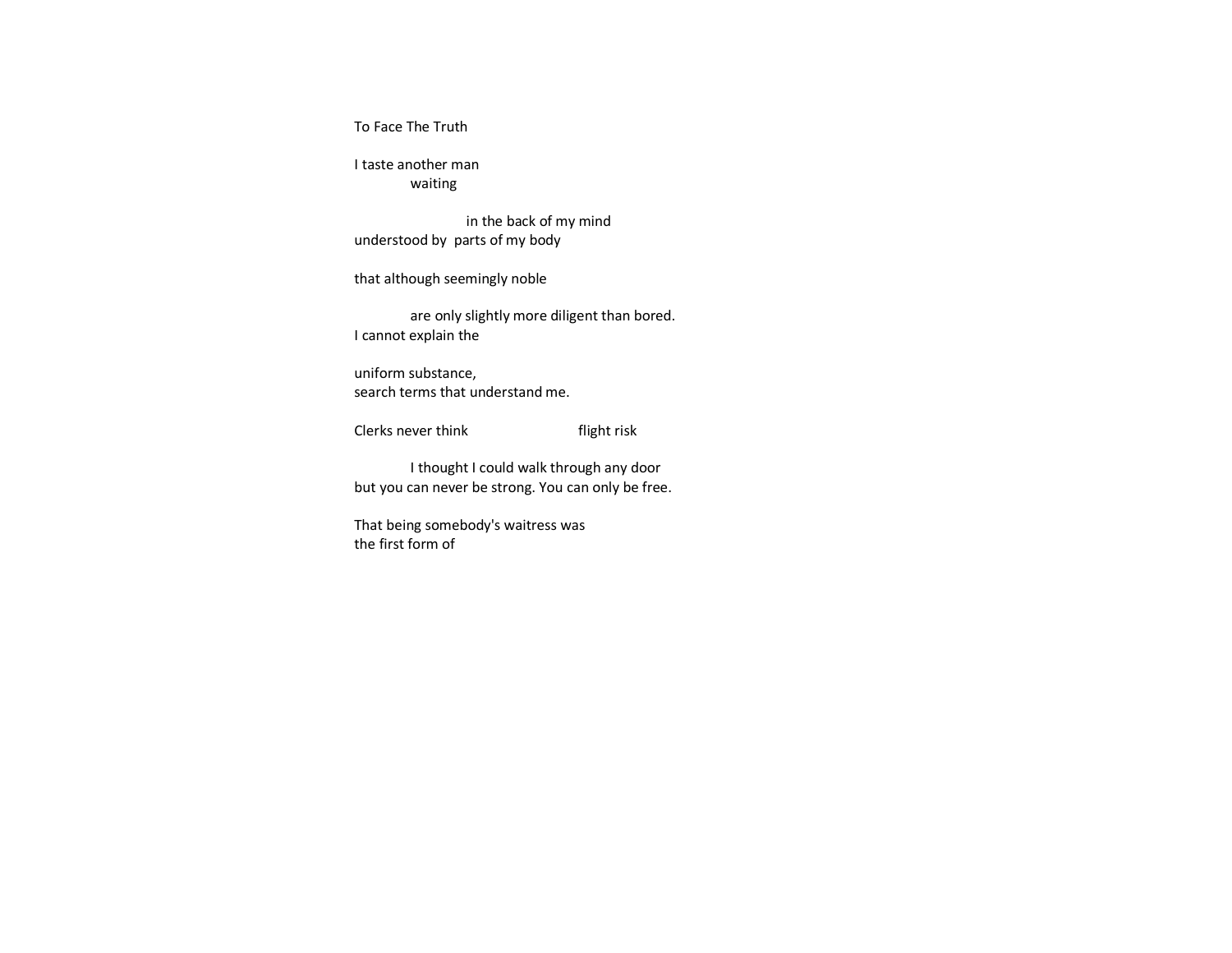voice recognition software. He sees the pictures on the wall.

Maximum sentence put me in a coffin.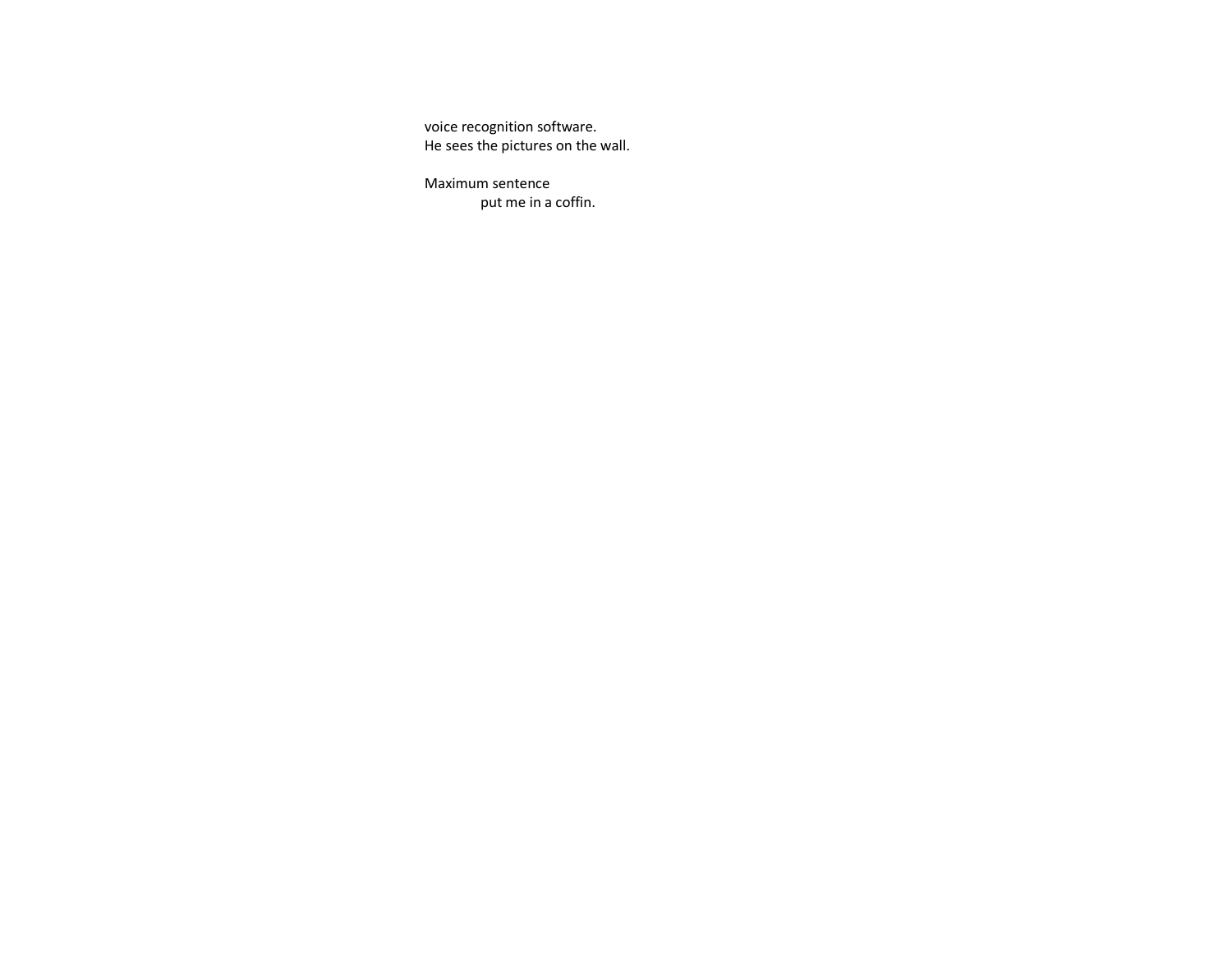How Can You Expect to Be Taken Seriously?

You read the book and I was embarrassed. Thats why I went out and got stacks. And you just went out. Leaving someone in the yard.

You were disgusted. I think I recoiled.

But the invention of the soulless bank account was actually a coup of surprising weight.

And regardless we must resign ourselves to a life of constantly asking the obvious question, day-trading industrial sized hoppers of remaindered clothes, imagining the outsourcing of deli orders to Armenian call-centers, meditating in the mandala room. To have and to hold.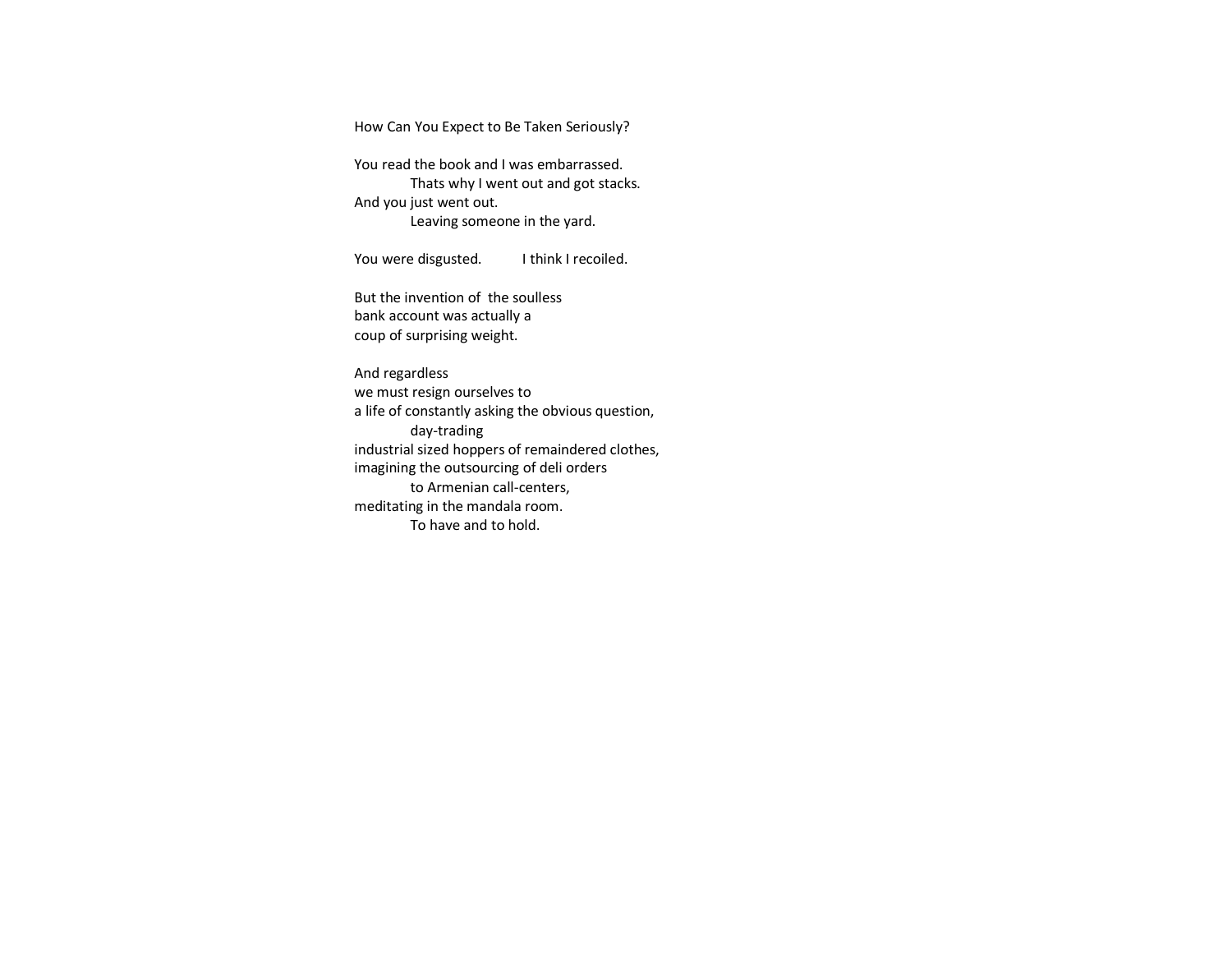Eventually involving the pickax.

Eventually recycling the hoppers into greenhouses for anarchoautonomist communes.

Eventually returning to the Wiccas of our youth.

What's another name for sacraments?

Meanwhile the coup snuck into the truck, bent over, writing its name in pencil on all our objects.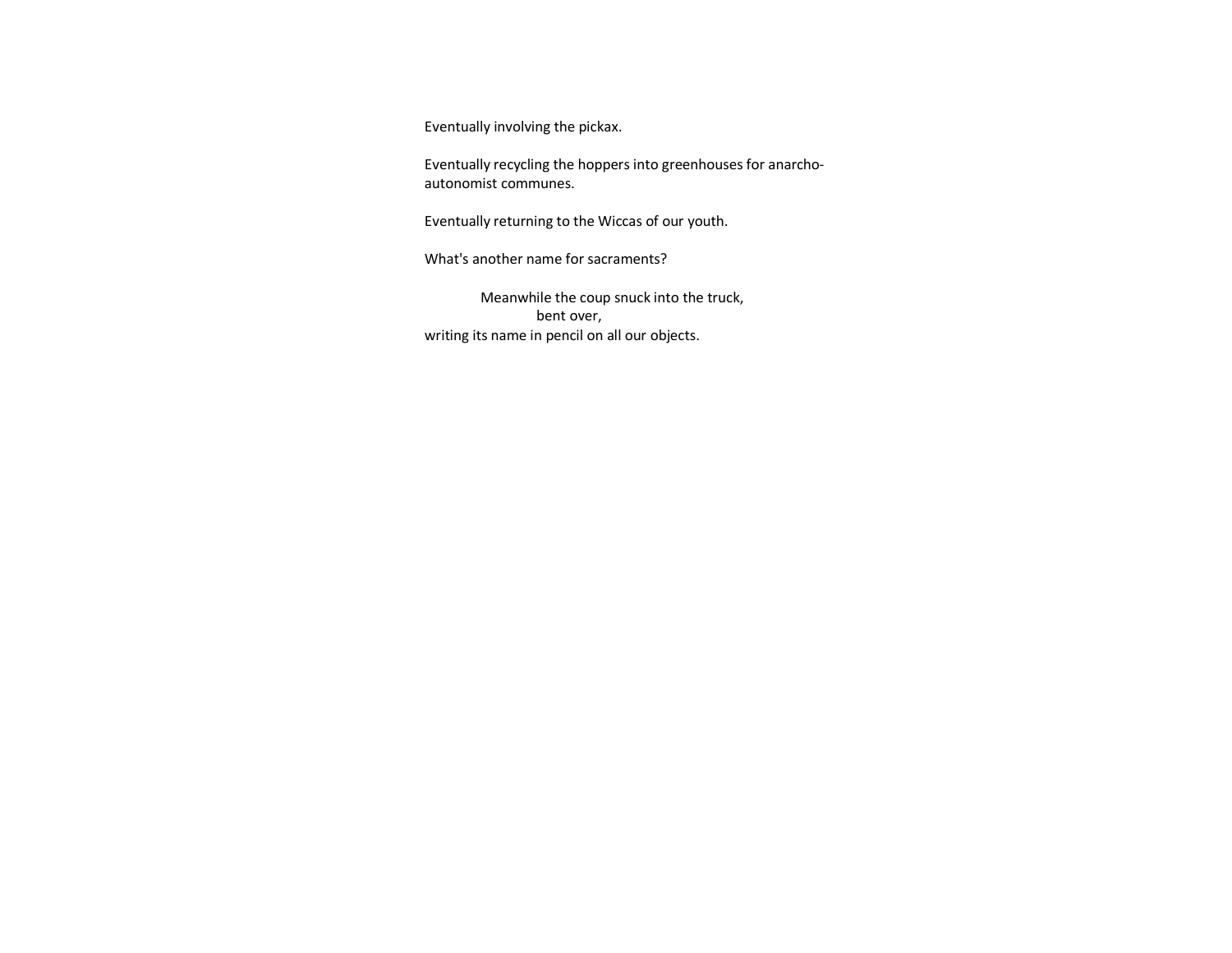Only the Wind

I love Courtney and her essays but nobody here makes any money except the tellers.

I pulled back the green thing on her head and saw what remains of the "between" space.

Have you ever been to Camden Yards? I haven't. One time I drove drunk to Camden by mistake but I got home OK.

It was OK. It was only the wind. The girl stepped back from the platform. It was only a cyst. It felt like there was food stuck in the back of my throat.

It was one of the scariest dreams I've ever had. "Mommy, I want to be a dolphin!' It was a capatalist nightmare. Everything looks huge right now.

That's pretty awesome. Getting older is basically a bank.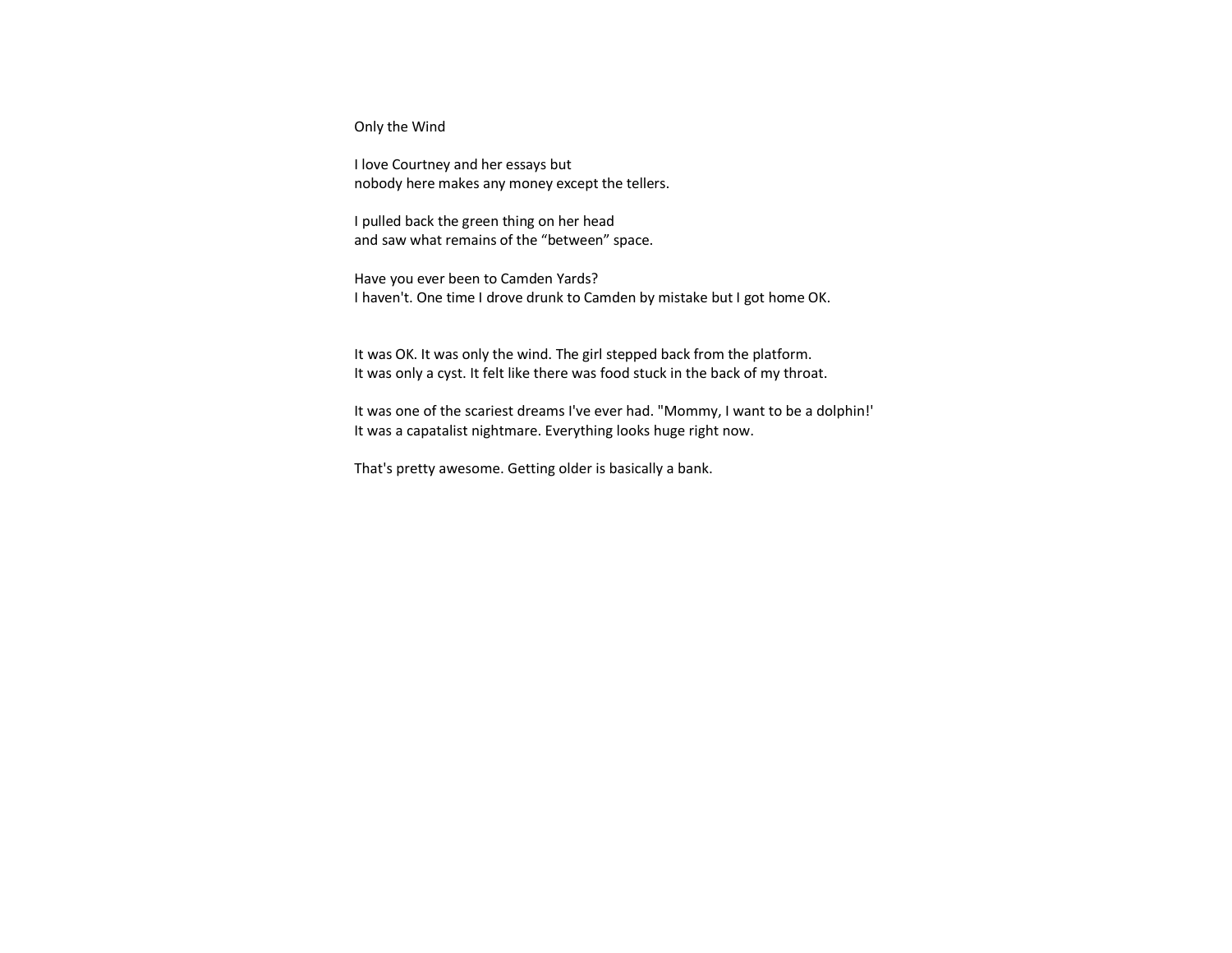Luxury Liner

We're ripping everybody off because improvising is a job.

Well, the number of books I own in relation to those I have actually read is always in exact proportion to the number of sexual fantasies I maintain and the actual content of my sexual practice.

So in short, yes I am into theory. I've also worked in a car wash. I've also "worked" in a gym.

Wait what was the question? Thank you for your question.

Anyway, making something should be as easy as the feeling you get looking at something on a luxury liner.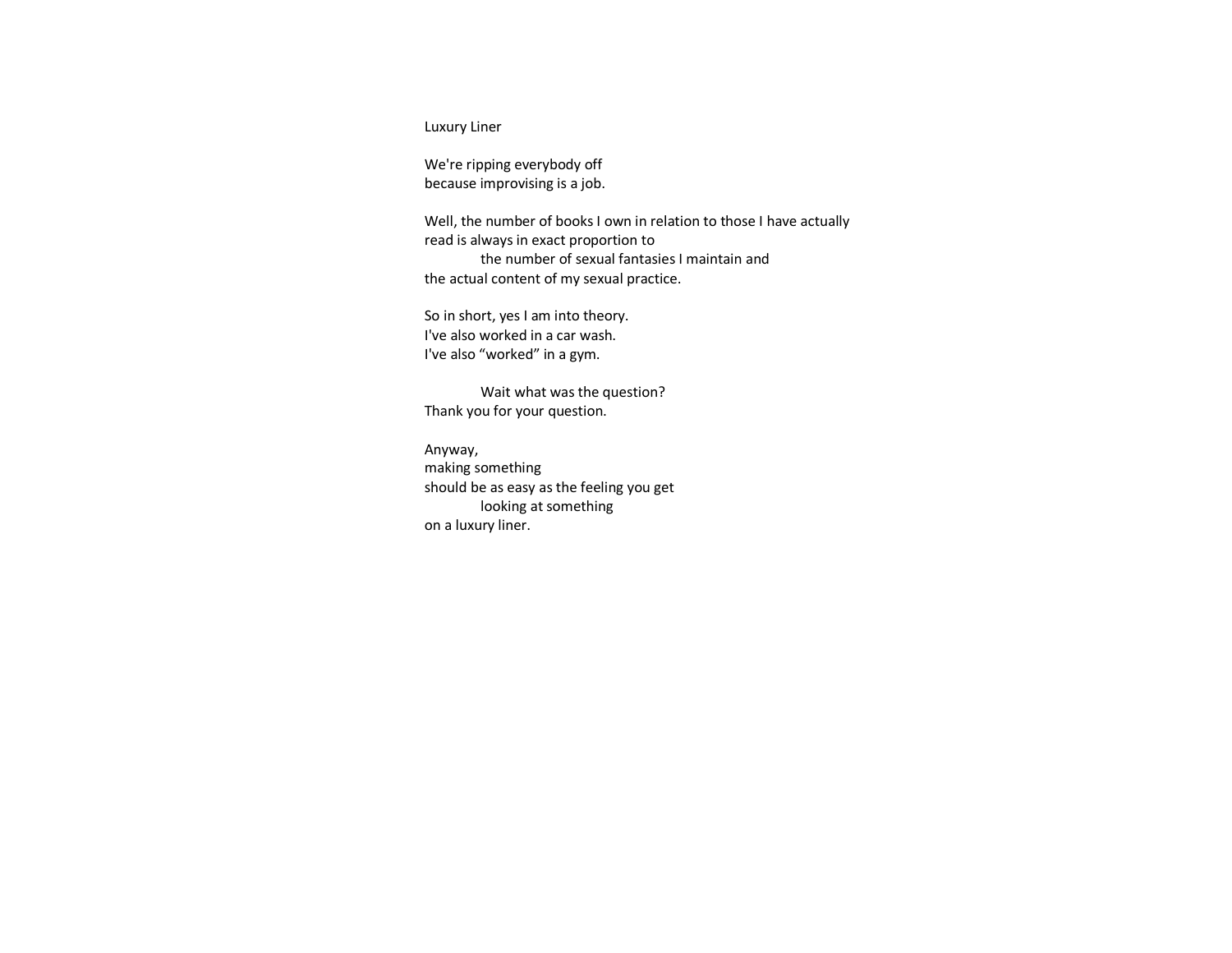My October Symphony

Why must I look at this purple curtain with gold trim?

Had to change the combination to the safe. It needed something there. The scenery grows and although a culture is no better than its woods, you are still something the whole world is doing.

Try to pay attention to what I'm doing. Nothing is as promised. But I want to tell the truth. It's a fucking painting and speech is still performance. Clean your face with it.

You're apartment could not be prettier. When it comes you will know what to do.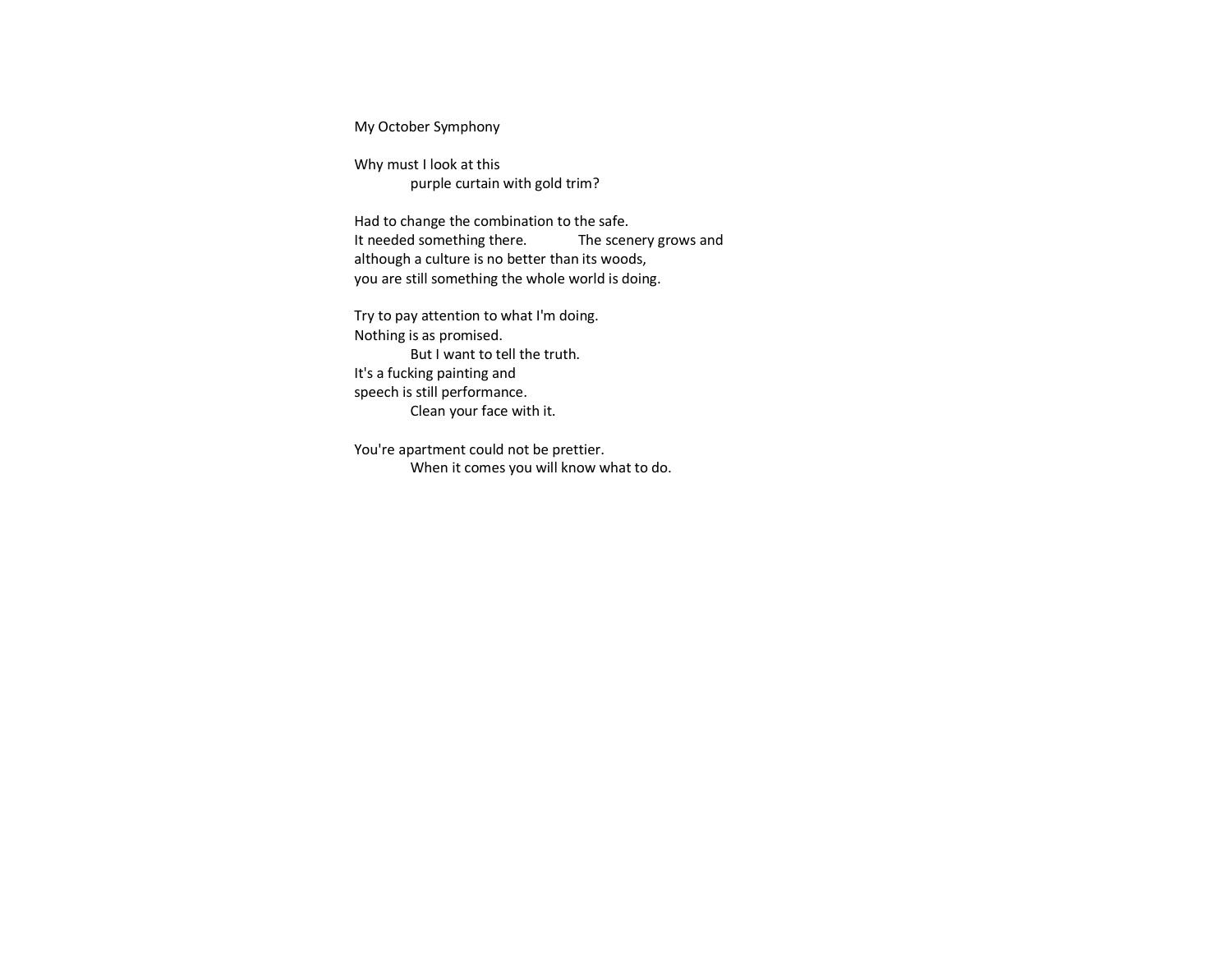So Hard

You can't make up an idea by yourself, at work behind the warehouse, contemplating him as one contemplates a monster unfolding its power on a planetary scale. It's even hard for the government to declassify documents. Sometimes you can forget that. That the perfect angels don't monitor your intentions or surplus value split open to reveal the excess.

But thinking back now

I suppose you were just stating your views.

Love gets dangerous, why should work be any exception? This is where I'm making choices:

Are you ready? Are you filming? I'm about to fall to the right.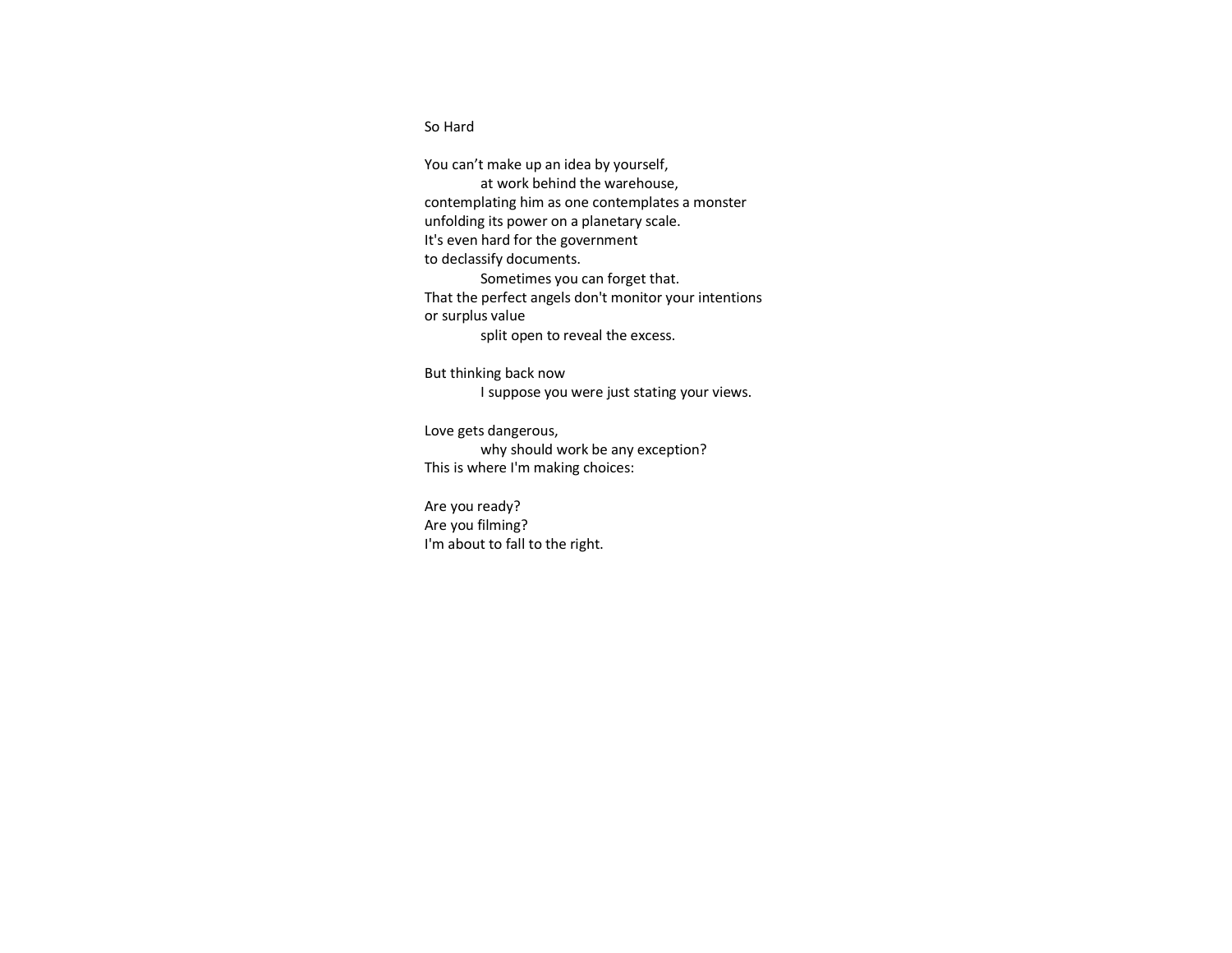I feel so good. You're coming home soon. I've been waiting too long to have you hiding in back of me.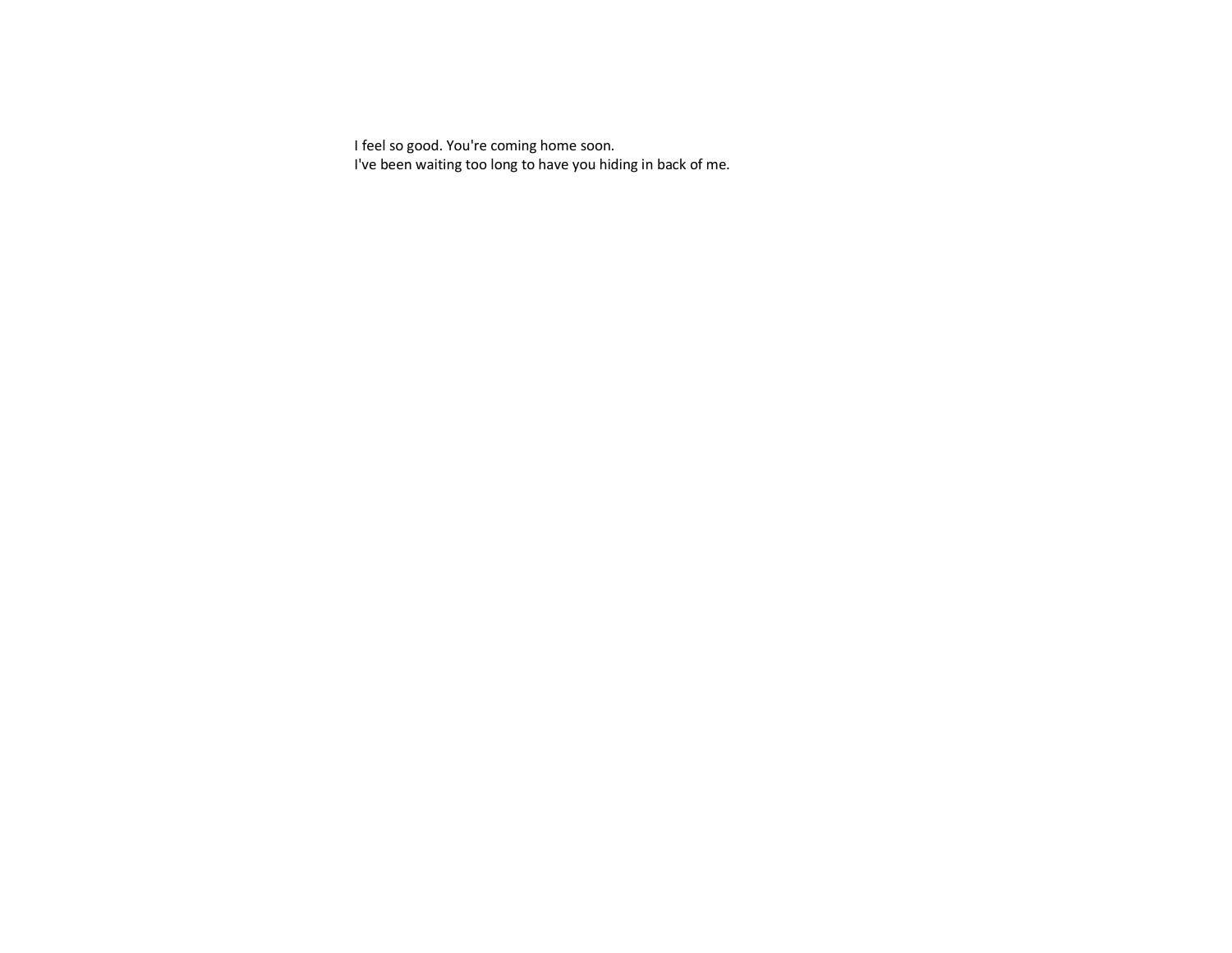## Nervously

Woe to the crime committed from which we can walk away unpunished. We have the instruction manual right here: She was high in the bungalow took the perp. This is very suggestive for the notes on the presentation.

It's my birthday. It has a world outside it. We have so much potential.

Like the postponed premonition preparedly playing prepared piano.

It's interesting to take out of context. Can I borrow your machete?

Explicit reference to shipwreck.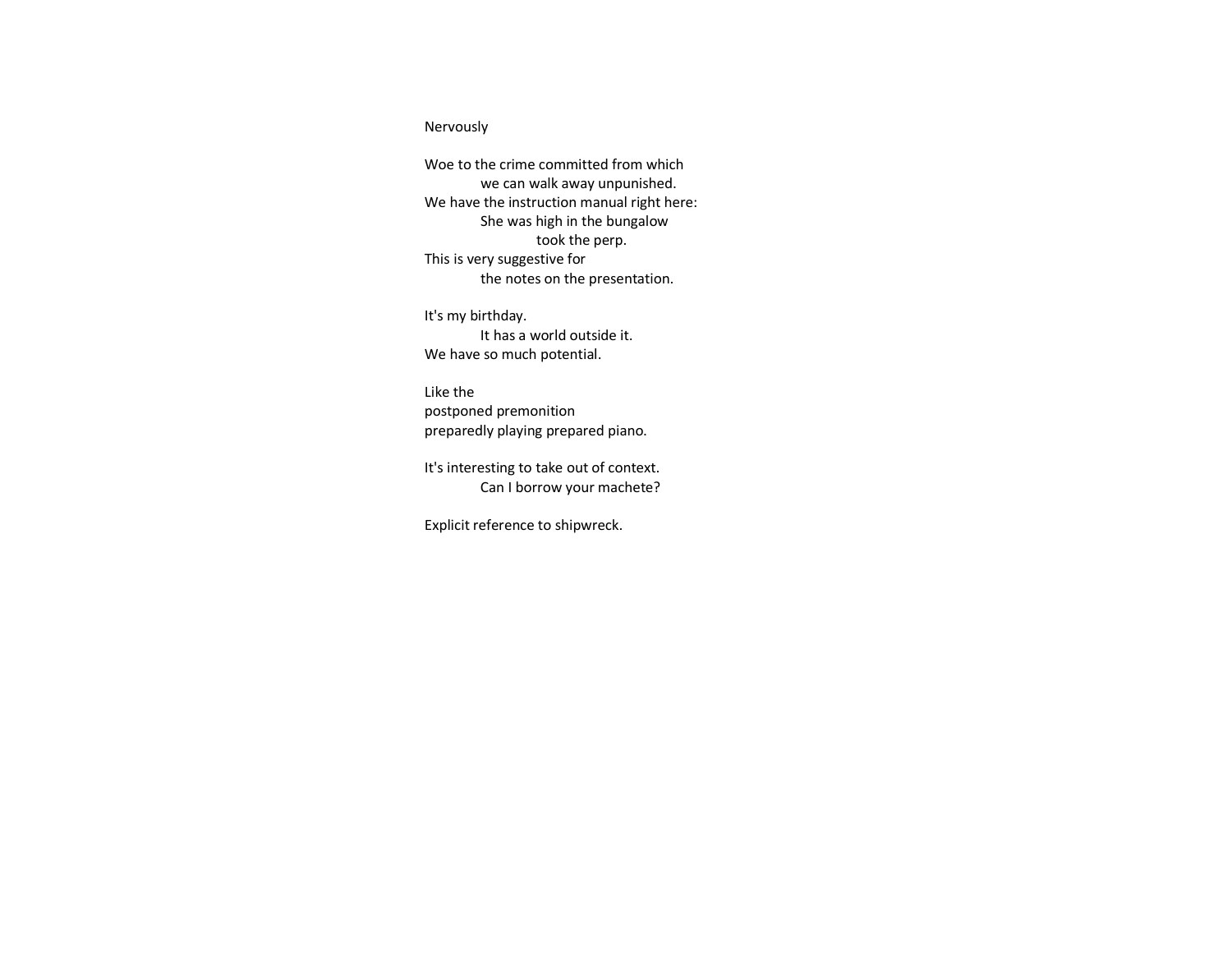The End of the World

The Chinese character for patience is a knife suspended over a heart. If you were a dog they would have drowned you at birth. Patience. All will be thine. Feeling without touching.

The hand only ever gets bigger. Everyone was impressed with his courage and when he fought him he won. Meta-harmonics lift over the Ezr-Pass on the way to the sanitation depot. If you want to sing, go home and get in the shower.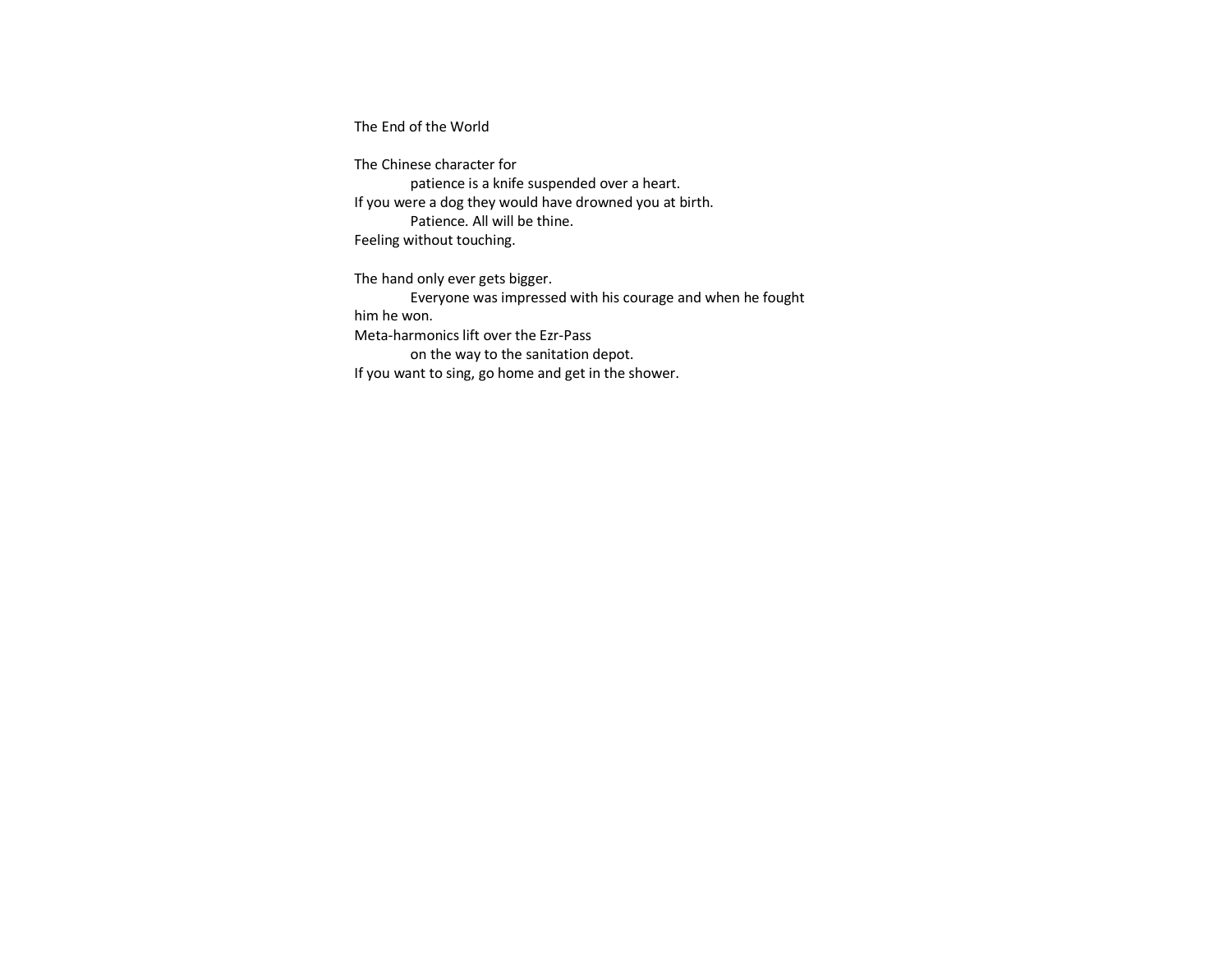Jealousy

I don't want you to dress sexy

for anyone.

One step removed means one closer to the clothes she wore as Governor.

Painting the fence.

I know the internet is a mall but I would still turn the whole of life into pillow talk because some nights I go to sleep without you hoping to be changed, carrying your books.

See it this way... you may fall and break your leg.